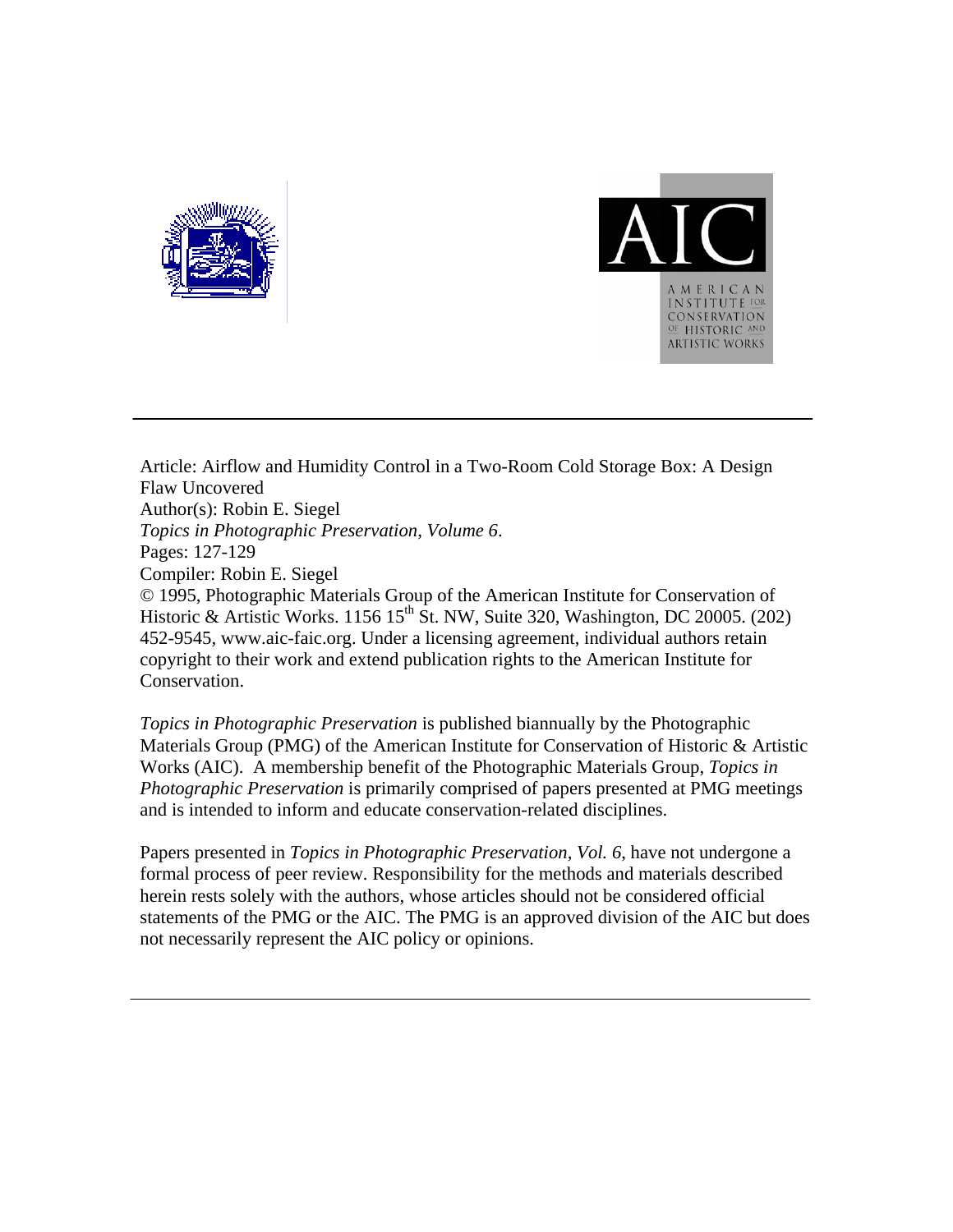## Airflow and Humidity Control in a Two-Room Cold Storage Box:<br>A Design Flaw Uncovered

**Robin** E. **Siegel\* April 1995** 

In February 1994, following twelve years of intermittent but earnest campaigning, I obtained a modest budget with which to design, purchase and install a small cold storage box at our Washington, DC, headquarters.

The proposal approved by management was for a small cold storage vault designed for storage of primarily 35mm original color transparencies, our most plentiful archival format and medium. Ironically, I was able to obtain approval for this project not on the strength of my arguments for the extending the life of our culturally, artistically, and historically valuable originals, but because we had recently begun selling reproduction rights for some rather handsome fees, and management was suddenly impressed with the monetary value of these originals.

With the assistance of Jim Wallace of the Smithsonian Institution, Office of Printing and Photographic Services, and Steve Weintraub, Art Preservation Services, I had slogged my way through the science of heating, ventilation and air conditioning, and had come up with a general design and set of specifications for the box: a simple Bally box with a vestibule located in an open storage area below the first floor, the main room to be kept at 40" F. and 35% RH and the vestibule to be cooled with air blown out from the back room until it reached 60" F. Both the cooling and dehumidifying equipment would be backed up with identical systems.

I obtained estimates for the job from three major refrigeration companies, and settled on G & H Insulation, Inc., a company that had done a lot of work for Jim Wallace. I submitted their estimate of about \$38,000 for construction and installation, in addition to which I asked for some \$7,000 for wiring, plumbir *z*, and furniture. The storage space inside the box is about 9' by 8', and 9.5<sup>'</sup> tall, with a vestibule about 4' by 8', just big enough to handle the door swing and put up a couple of shelves. A storage capacity of around 400,000 35mm slides is estimated using a system of storage we have used for decades, which makes use of metal cabinets with 2.5"-deep drawers divided into ten two-foot rows. Each cabinet holds seventeen drawers and stands about five feet high.

*(I want to stress very strongly at this point, btfore any readers jump to the conclusion that the design flaw alluded to in the title is going to lead me into a critical tirade against G b H Insulation, that this is not the case. We are very pleased with the job they did, and* for *a great number of reasons would and have recommended them to other interested institutions.)* 

Installation of the box went smoothly, with full support and participation of the National Geographic engineering staff, to whom I am deeply indebted for their help. Anticipating the eventual need for the NGS engineers to take over maintenance of the box, I asked that G & H call them instead of me to make all

<sup>\*</sup> Robin Siegel is the conservator at the National Geographic Society in Washington, DC.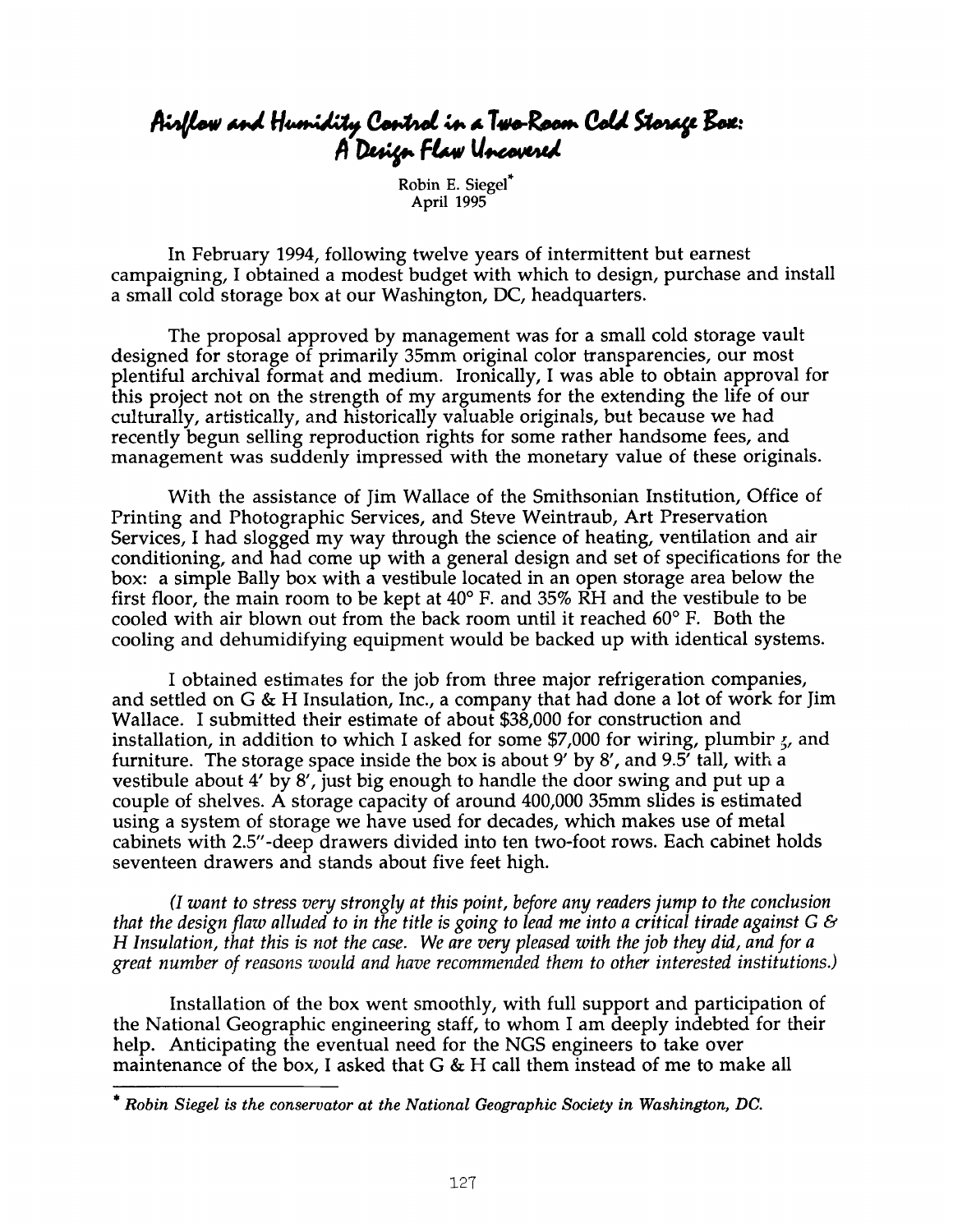arrangements for installation, and so, while it demanded more of their time, it meant that our engineers were able to have a hand in the entire installation and were that much more familiar with the equipment and systems.

The box was installed and the two compressors and two dehumidifiers were fully tested by May **1994.** However, I decided to put off transferring material into the box until November or December to give us a chance to observe it in operation through all the tough weather.

Only one major problem arose during the summer. This problem could have spelled disaster for any film that might have been stored inside had we not opted for this long engagement prior to the marriage.

The theory of refrigeration with dehumidification is that once the box is cooled and the air dried, very little more needs to be done to keep it that way as long as the doors are kept closed. However, as spring changed to summer and the moisture in the outside air increased, our system seemed to have a difficult time keeping the relative humidity near the set point of **35%.** This was inexplicable, and resulted in our having to pipe water away from the dehumidifier because it was working so hard.

We became aware that we had a serious problem when we discovered water leaking from the back-up dehumidifier into the cold room, which first occurred soon after the furniture was delivered. This was especially perplexing in that this unit was not even operating, and it was difficult to understand how it was generating excess moisture. Even stranger, when we switched systems, the dehumidifier that had been leaking was running perfectly, and the other one—now turned off—was leaking. For weeks,  $G \& H$  and our own engineers combed the systems trying to solve this problem.

After much tweaking and adjusting, including trying to re-synchronize the limits set in the engineers' Delta monitoring system (which was continually going to alarm) with the set points in the refrigeration system,  $G \& H$  determined that the problem was not in the dehumidifiers, or any of the equipment, but was actually being caused by the vestibule. We were blowing air from the back room to the vestibule to cool it to 60° (which it needed frequently when the furniture was being loaded in, hence the sudden eruption of the problem), but we had neglected to provide a way to replenish the air in the back room. We were creating a lowpressure situation that was being relieved by sucking air through the only crevices available, the unused dehumidifier. This 74°+ outside air had a high summer humidity, and on meeting the cold equipment inside, was giving up its moisture content in the form of condensation, which was then running out of the unit and into the cold room.

We easily solved the problem by installing a small one-way vent or transfer grill between the rooms. This vent is covered by gravity dampers that blow open when the pressure in the vestibule is higher than the pressure in the cold room, and close when the pressure is equalized; thus, it is always open when the fan is blowing cold air from the back room into the vestibule. Although this introduces some outside air into the back room, the system handles it easily with only a momentary increase in temperature and humidity.